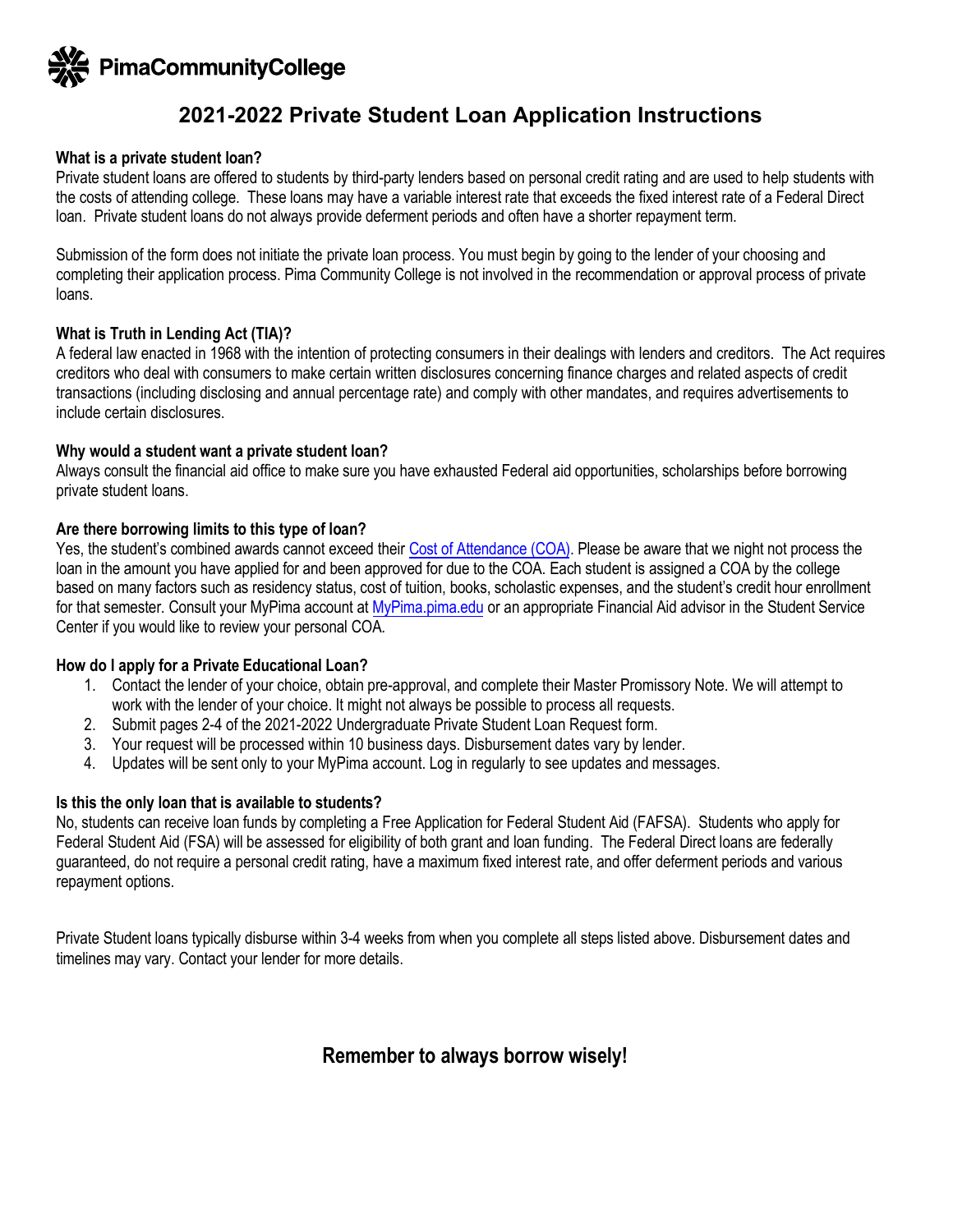

# **2021-2022 Private Student Loan Request**

#### **Please indicate your intent for this loan by selecting one of the following options:**

- $\Box$  I wish to take out Federal Direct Loans first and use the private student loan to fill any remaining eligibility in my Cost of Attendance (COA).
- □ I am declining all Federal Direct Loans that have been offered to me. I understand that I can fill out a Free Application for Federal Student Aid (FAFSA) to determine my eligibility for Federal Direct Loans. I choose to take the private student loan in place of Federal Direct Loans.

### **Borrower's Information (please print in blue or black ink)**

|                    |                           | Last Name and the contract of the contract of the contract of the contract of the contract of the contract of the contract of the contract of the contract of the contract of the contract of the contract of the contract of       |                                                                                              |            | <b>MI</b> and the set of the set of the set of the set of the set of the set of the set of the set of the set of the set of the set of the set of the set of the set of the set of the set of the set of the set of the set of the |  |
|--------------------|---------------------------|-------------------------------------------------------------------------------------------------------------------------------------------------------------------------------------------------------------------------------------|----------------------------------------------------------------------------------------------|------------|------------------------------------------------------------------------------------------------------------------------------------------------------------------------------------------------------------------------------------|--|
|                    | Student ID #              | SSN #                                                                                                                                                                                                                               | Gross Income for the period 2019/2020 \$                                                     |            |                                                                                                                                                                                                                                    |  |
|                    |                           | Driver's License Number/State <b>National State</b> and State and State and State and State and State and State and State and State and State and State and State and State and State and State and State and State and State and S | State of Legal Residence                                                                     |            |                                                                                                                                                                                                                                    |  |
|                    | <b>Citizenship Status</b> |                                                                                                                                                                                                                                     |                                                                                              |            |                                                                                                                                                                                                                                    |  |
| Default(s)         |                           | Are you currently in default on a Federal Direct student loan? (Check one)                                                                                                                                                          | □ U.S. Citizen □ Permanent Resident or Eligible Non-CitizenAlien Registration Number _______ | $\Box$ Yes | $\square$ No                                                                                                                                                                                                                       |  |
| <b>Lender Name</b> |                           | <u> 1989 - Jan Samuel Barbara, margaret e</u>                                                                                                                                                                                       |                                                                                              |            |                                                                                                                                                                                                                                    |  |

Complete the section below. Enter a zero if you do not wish to borrow any funds for a specific term. Please indicate the maximum amount you wish to borrow per term. There are limits to the amount you may borrow as determined by your [Cost of Attendance](https://pima.edu/paying-for-school/financial-aid/cost-of-attendance.html) (COA). A request is not a guarantee that the total amount you request will be granted. The amount you request will be evaluated and determined based on your eligibility.

|    | Type of Loan                                                        | <b>Amount Requested*</b> |  |
|----|---------------------------------------------------------------------|--------------------------|--|
| A) | Total Fall Loan Amount Requested (enter zero if not requesting)     |                          |  |
| B) | Total Spring Loan Amount Requested (enter zero if not requesting)   |                          |  |
| C) | Total Summer Loan Amount Requested (enter zero if not requesting)   |                          |  |
|    | Total Loan Amount Requested (add A, B & C and enter the total here) | S                        |  |

If I have questions regarding this loan, I will contact my lender. If I have questions regarding disbursement, I will contact the PCC Office of Financial Aid and Scholarships.

I understand that my loan may be adjusted at any point in the term due to changes in my eligibility including, but not limited to: changes in my enrollment status, additional aid received, residency, and/or housing plans.

**Signature of Borrower Community Community Community Community Community Community Community Community Community** 

Pima Community College is an equal opportunity, affirmative action employer and educational institution committed to excellence through diversity. Upon request, reasonable accommodations will be made for

 $\_$  , and the set of the set of the set of the set of the set of the set of the set of the set of the set of the set of the set of the set of the set of the set of the set of the set of the set of the set of the set of th

**Scan and upload using the MyPima FA Document Upload portal, or submit to any campus Financial Aid Advisor in the Student Services Center if you are unable to upload.**.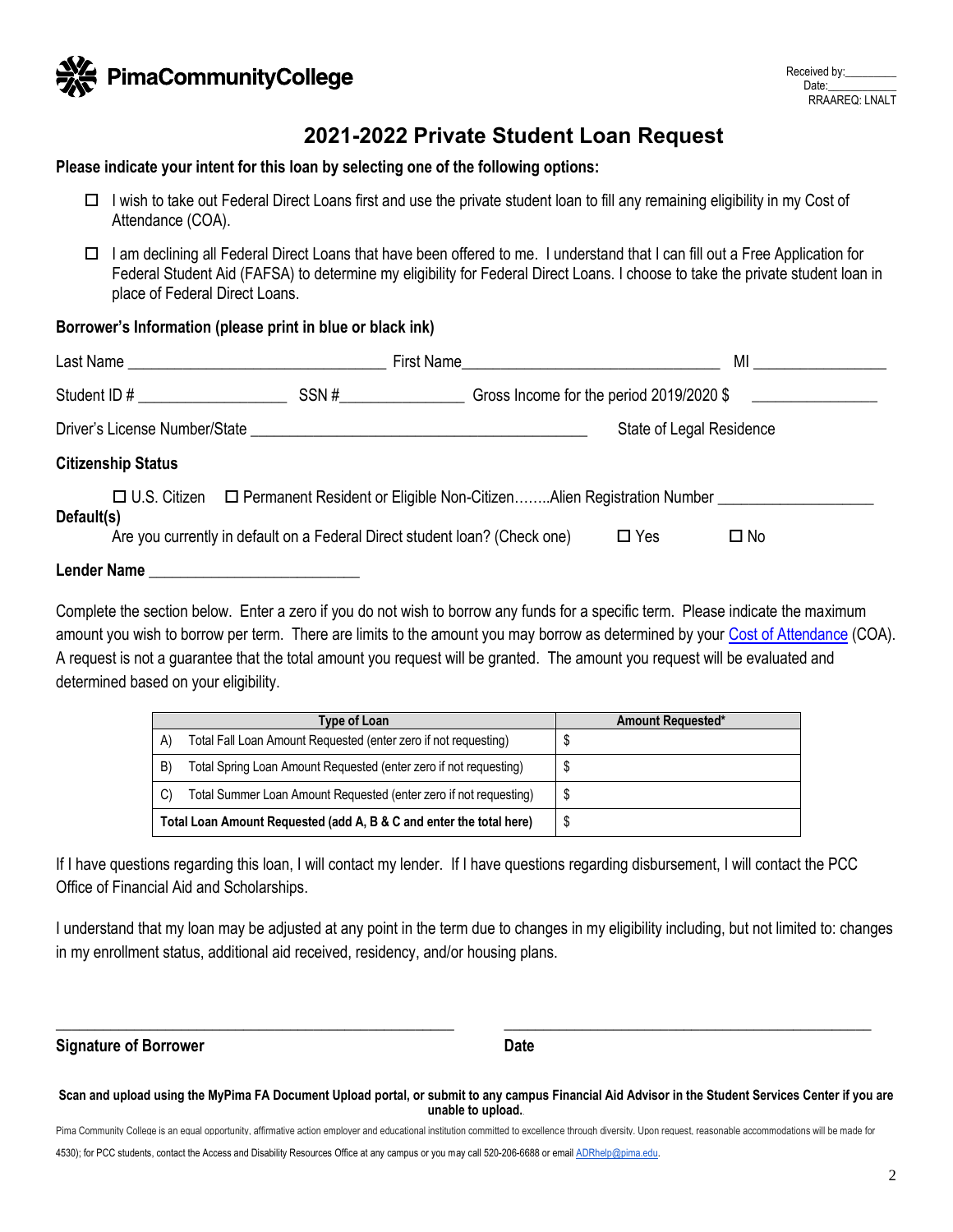

# **Private Education Loan Applicant Self-Certification**

This space for lender use only

OMB No. 1845-0101 Form Approved Exp. Date 07-31-2020

 $\frac{1}{2}$  $\frac{1}{2}$ 

**Important:** Pursuant to Section 155 of the Higher Education Act of 1965, as amended, (HEA) and to satisfy the requirements of Section 128(e)(3) of the Truth in Lending Act, a lender must obtain a self-certification signed by the applicant before disbursing a private education loan. The school is required on request to provide this form or the required information only for students admitted or enrolled at the school. Throughout this Applicant Self-Certification, "you" and "your" refer to the applicant who is applying for the loan. The applicant and the student may be the same person.

**Instructions: Before signing, carefully read the entire form, including the definitions and other information on the following page. Submit the signed form to your lender.** 

### **SECTION 1: NOTICES TO APPLICANT**

- Free or lower-cost Title IV federal, state, or school student financial aid may be available in place of, or in addition to, a private education loan. To apply for Title IV federal grants, loans and work-study, submit a Free Application for Federal Student Aid (FAFSA) available at [www.fafsa.ed.gov,](www.fafsa.ed.gov) or by calling 1-800-4-FED-AID, or from the school's financial aid office.
- A private education loan may reduce eligibility for free or lower-cost federal, state, or school student financial aid.
- You are strongly encouraged to pursue the availability of free or lower-cost financial aid with the school's financial aid office.
- The financial information required to complete this form can be obtained from the school's financial aid office. If the lender has provided this information, you should contact your school's financial aid office to verify this information and to discuss your financing options.

### **SECTION 2: COST OF ATTENDANCE AND ESTIMATED FINANCIAL ASSISTANCE**

**If information is not already entered below, obtain the needed information from the school's financial aid office and enter it on the appropriate line. Sign and date where indicated. See Section 5 for definitions of financial aid terms.** 

- A. Student's cost of attendance for the period of enrollment covered by the loan
- B. Estimated financial assistance for the period of enrollment covered by the loan
- C. Difference between amounts A and B **WARNING**: If you borrow more than the amount on line C, you risk reducing your eligibility for free or lower-cost federal, state, or school financial aid.

### **SECTION 3: APPLICANT INFORMATION**

|                                                                                                                                                                             |  | Date of Birth (mm/dd/yyyy) 11        |  |  |  |  |  |  |
|-----------------------------------------------------------------------------------------------------------------------------------------------------------------------------|--|--------------------------------------|--|--|--|--|--|--|
|                                                                                                                                                                             |  |                                      |  |  |  |  |  |  |
|                                                                                                                                                                             |  |                                      |  |  |  |  |  |  |
|                                                                                                                                                                             |  |                                      |  |  |  |  |  |  |
| Period of Enrollment Covered by the Loan (mm/dd/yyyy) From _____/ _____/ ______ to _____/ ______/                                                                           |  |                                      |  |  |  |  |  |  |
| If the student is not the applicant, provide the student's name and date of birth.                                                                                          |  |                                      |  |  |  |  |  |  |
|                                                                                                                                                                             |  | Student Date of Birth (mm/dd/yyyy) 1 |  |  |  |  |  |  |
| <b>SECTION 4: APPLICANT SIGNATURE</b>                                                                                                                                       |  |                                      |  |  |  |  |  |  |
| <b>I certify</b> that I have read and understood the notices in Section 1 and, that to the best of my knowledge, the information provided on this form is true and correct. |  |                                      |  |  |  |  |  |  |

**Signature of Applicant**